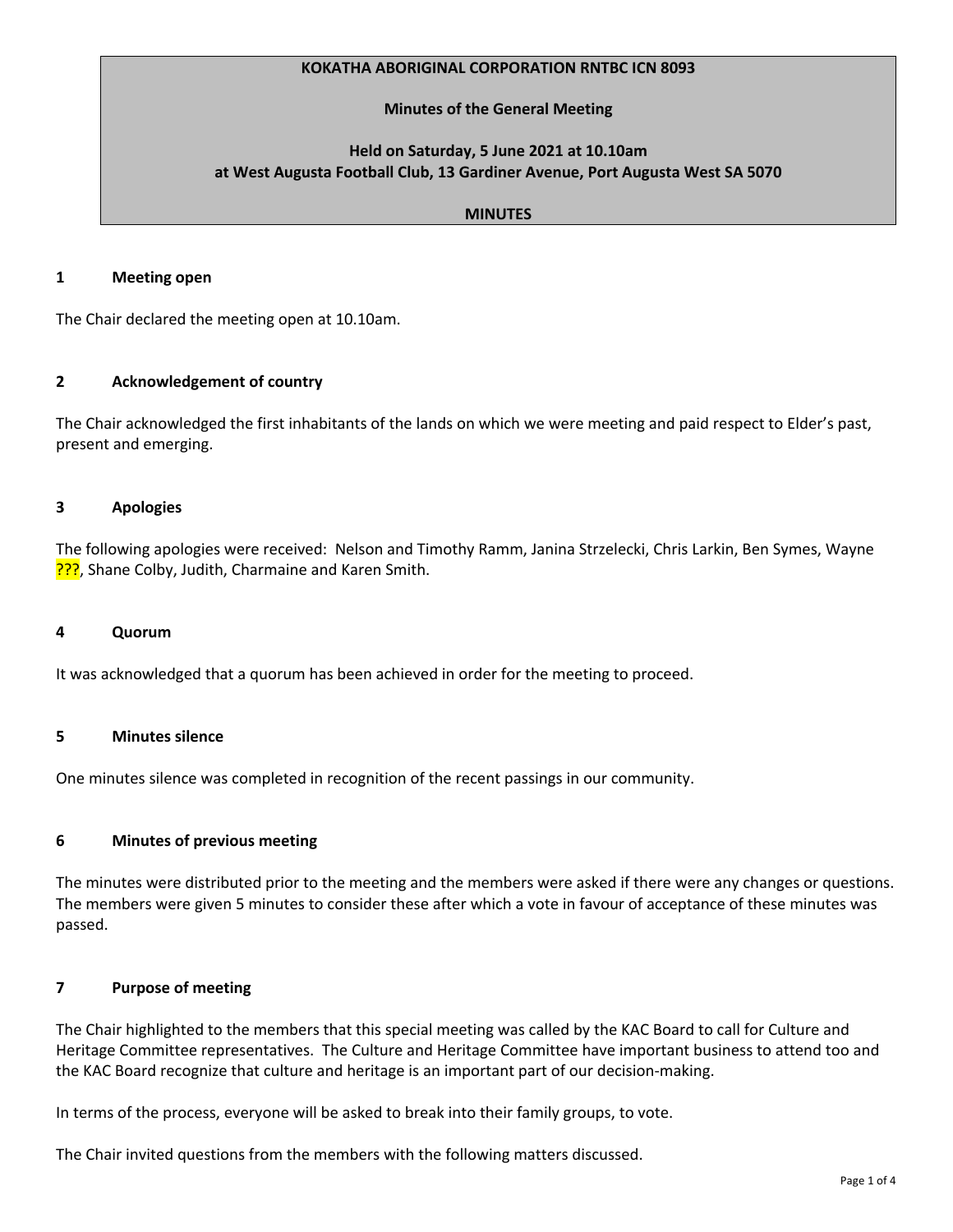Whilst the reps nomination should be conducted at an AGM it has to be conducted at this meeting as there is a lot of business to be attended to which the Culture and Heritage Committee need to advise the Board on.

The process to be conducted at this meeting will remain in place until the AGM in November 2021 when there will be a re-election.

In regards to the last AGM where Selwyn said that there are other options that can be done for the voting is that still valid. The Chair advised that the majority of the family have to agree with the decision.

The process is not something that the Board want to rush. We have time to wait for family members to arrive however by around 11.30am we want to be able have the names for the Culture and Heritage Committee so that we can work to get answers to some of our problems.

It is up to families to make the decision on how they are going to vote before they get here which is set out in the Rule Book.

The 2020 Culture and Heritage Committee is in place but from the moment this meeting started they were stood down and this meeting will decide who those representatives are.

The Chair spoke and confirmed that if a family is in dispute and they decide to go to mediation then the 2020 family rep will remain in place until their rep is confirmed as we need a functioning Culture and Heritage Committee.

In terms of the family groups there are 15 of these. KAC hadn't prepared a list of who is under each family group for this meeting but when everyone breaks up it would be good to have a conversation about who would be the representative.

The Culture and Heritage Committee were stood down at this meeting but a question was raised about the person who was representing from the previous year and the response was that person carries through. The Chair clarified that the 2020 Culture and Heritage Committee members will remain in place until the newly elected representatives are confirmed.

It is important that we have elders on the Culture and Heritage Committee as the processes are currently stalled because the Board don't have the authority to make decisions without the right representatives on the Culture and Heritage Committee.

It was suggested that KAC could make available at the next AGM a list of the families for the information of the members.

It was suggested that having the nominated family reps name put forward to the Chair and then for the families who need to have more time that this be given as this is not an easy process.

The Chair invited everyone to break into their 15 family representative groups at 10.45am with the meeting to reconvene at 11.30am

The meeting reconvened at 11.51am.

## **8 Announcement of 2021 Culture and Heritage Committee**

The Chair acknowledged that she had spoken with members about having two representatives on the Culture and Heritage Committee which has been taken on Board and to address this what the Board have come up with a rep will be on the standing committee and a special resolution will be put forward for the AGM which will have an amendment to the Rule Book. The Chair cannot present a resolution at this meeting as this needs to be considered and worded exactly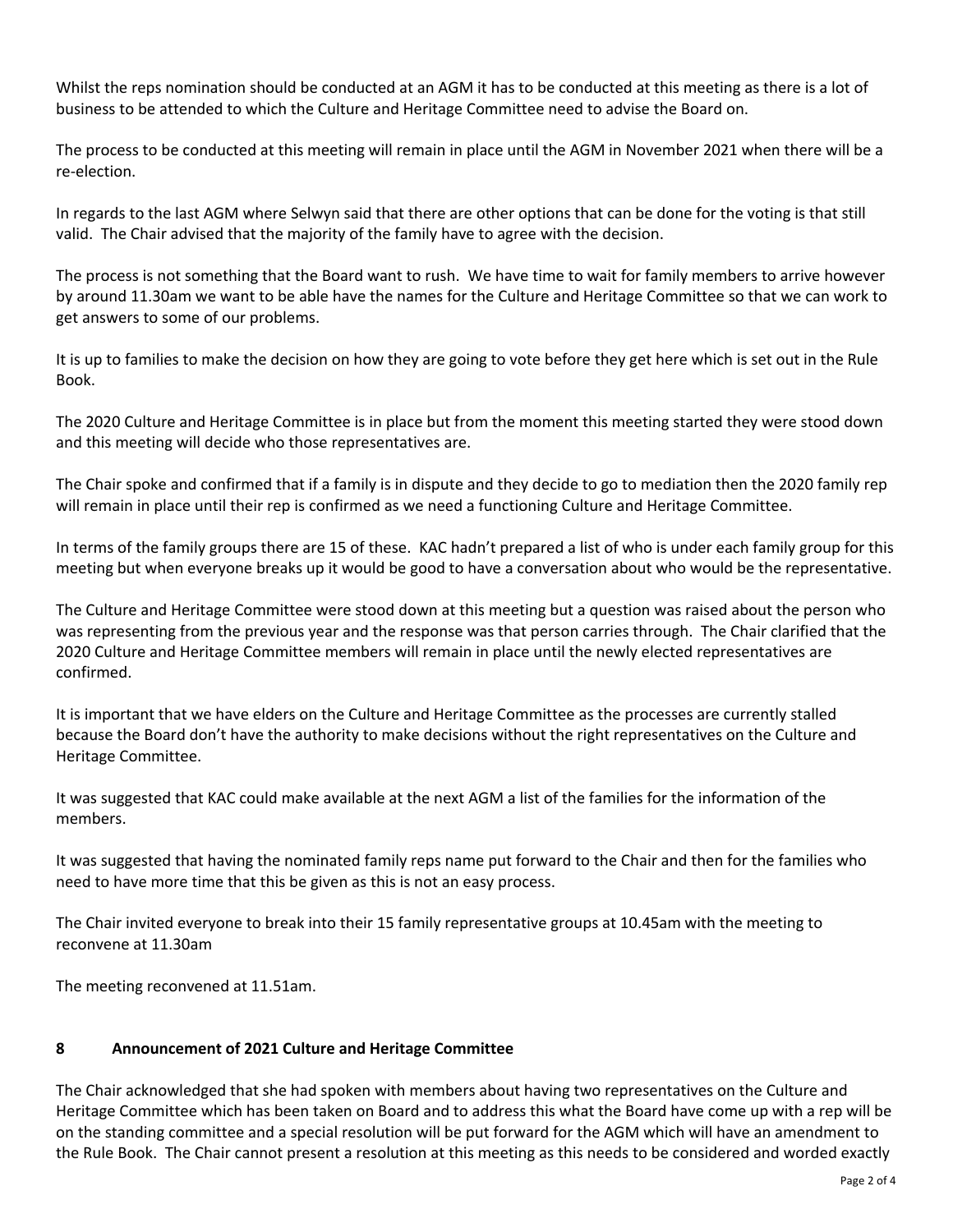as it needs to be for the Rule Book amendment. This Special Resolution will be presented to the Board before the AGM for consideration and approval.

The other representative nominated by the family will be minuted at this meeting so that this person is acknowledged.

There are valid points to having a proxy who can participate in the Culture and Heritage Committee meetings.

There have been no reps received from the Fatt or Starkey Family. The Chair asked those families to speak with her. Those families will have their previous rep carry on until confirmed.

Allen family – Elton Brady as the rep and Lynette Allen Baker family – Melissa Horace and Kathleen Chamberlain Dare family – Karen Joslyn Davis Family – Garth Dodd and no other rep Dingaman family – Barbara Amos and Isabelle Taylor Fatt family – no rep(s) received Kite family – Elaine Kite and no other rep Larkin family – Chris Larkin and Joanne Kihan for the other rep Reid family – Aaron Reed (via secret ballot) and Max Reid Smith family – Kenny Smith with Anna Strezelecki as the rep Starkey – no rep(s) received Strangways family – Paul Strangways as the rep and Angela Strangways Thomas family – Judith Welgreven as the rep and Dianne Welgreven Turner family – Mary Turner and Valerie Gibson with ? as the rep Wingfield family – Glen Wingfield and Janice Wingfield as the rep

This concluded the General Meeting but to clarify the process of having two representatives. The members who were nominated as the family rep will be the Culture and Heritage Committee reps until the AGM is held in November 2021 to amend the Rule Book after which the other reps can come onto the Culture and Heritage Committee.

The Board will be in touch with the Culture and Heritage Committee to arrange a joint meeting to discuss how to move forward.

## **9 Other Business**

The members noted that community consultations are coming up in the next 3 months with the Board and staff coming out to community to discuss Kokatha business and to listen to community and hear what our Elders and youth have to say and to provide everyone with the opportunity to speak and be heard.

A community matters has been included as a standing agenda item for the KAC Board meetings which allows for anyone who has anything which they want raised with the Board to contact the office or the Chair. Assistance can be provided to prepare a Board paper to have concerns raised at a Board level.

The Chair informed members that the cards which have been handed out prior to the meeting can be used to purchase fuel at Woolworths petrol stations or food at Woolworths supermarkets. It was acknowledged that this is not ideal but this has been done as we don't have mining companies presenting and mining companies usually pay the costs.

The Chair confirmed how the second rep for the Culture and Heritage Committee was identified. The Chair spoke to the families to confirm the first family rep and asked then who the second person would be if that family wanted a second person noting that there are a number of people who have not chosen the second person. It was acknowledged that it is important for families to consider having a gender balance.